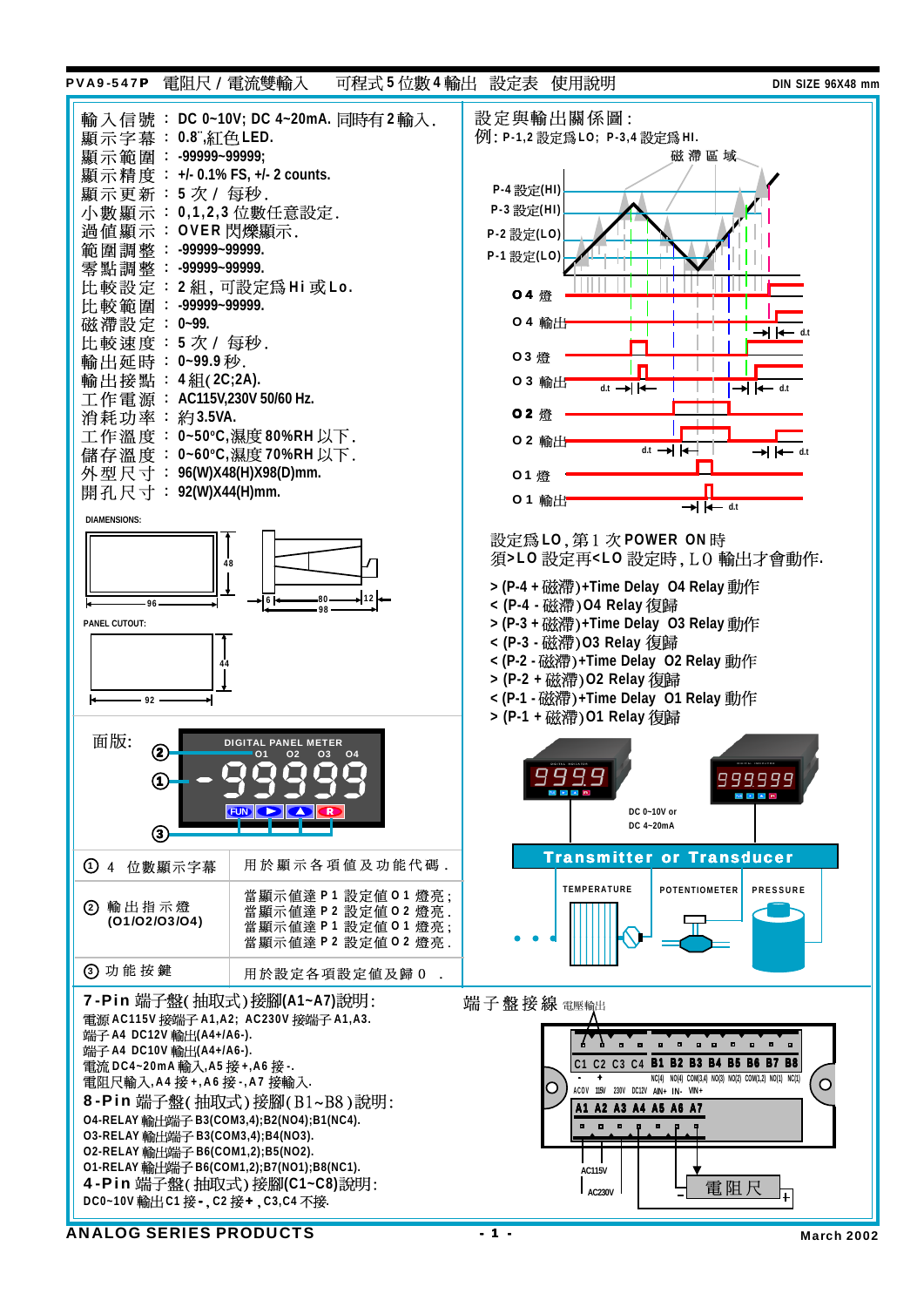

ANALOG SERIES PRODUCTS  $\begin{array}{ccc} & -2 & - & \text{March 2002} \end{array}$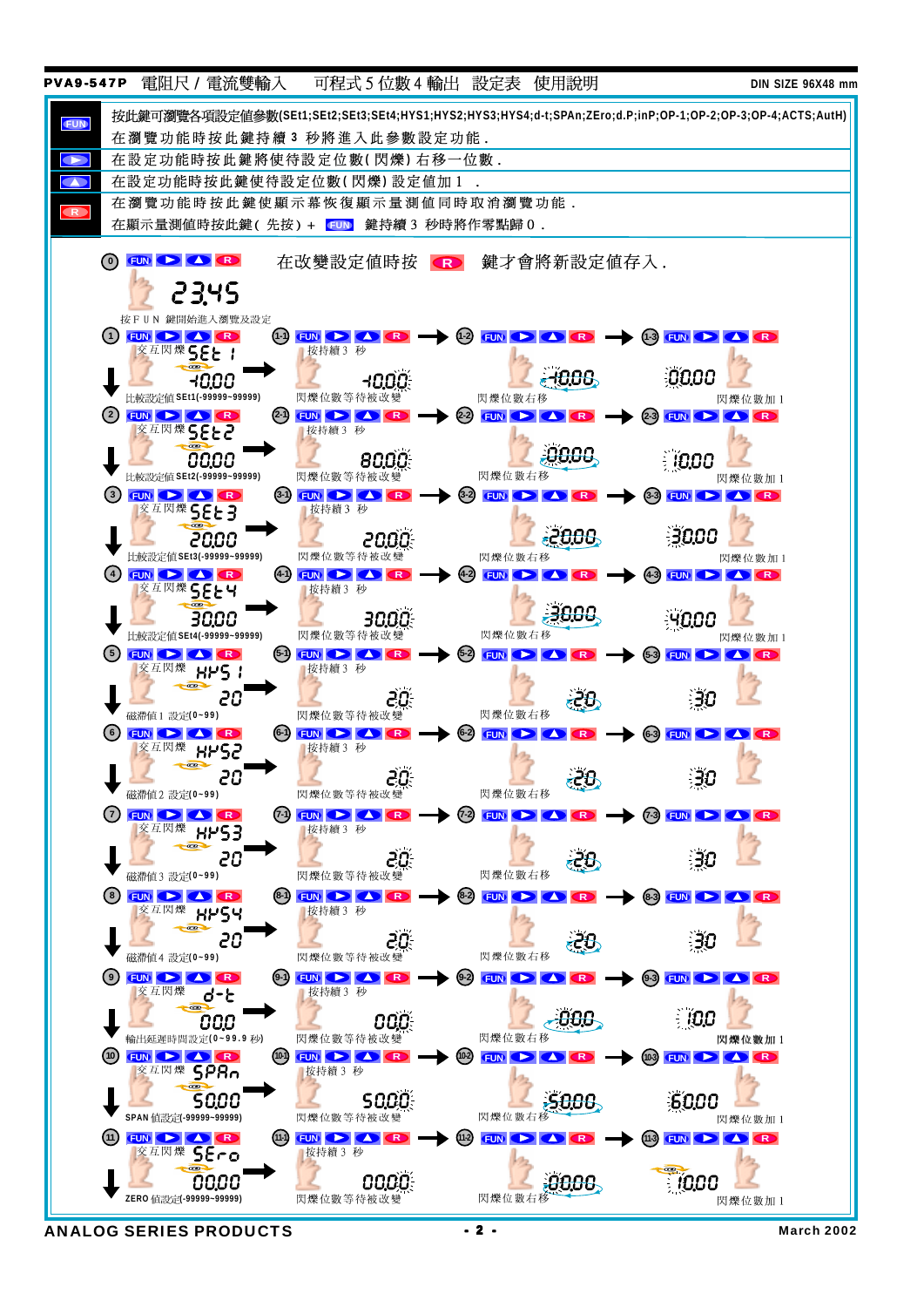